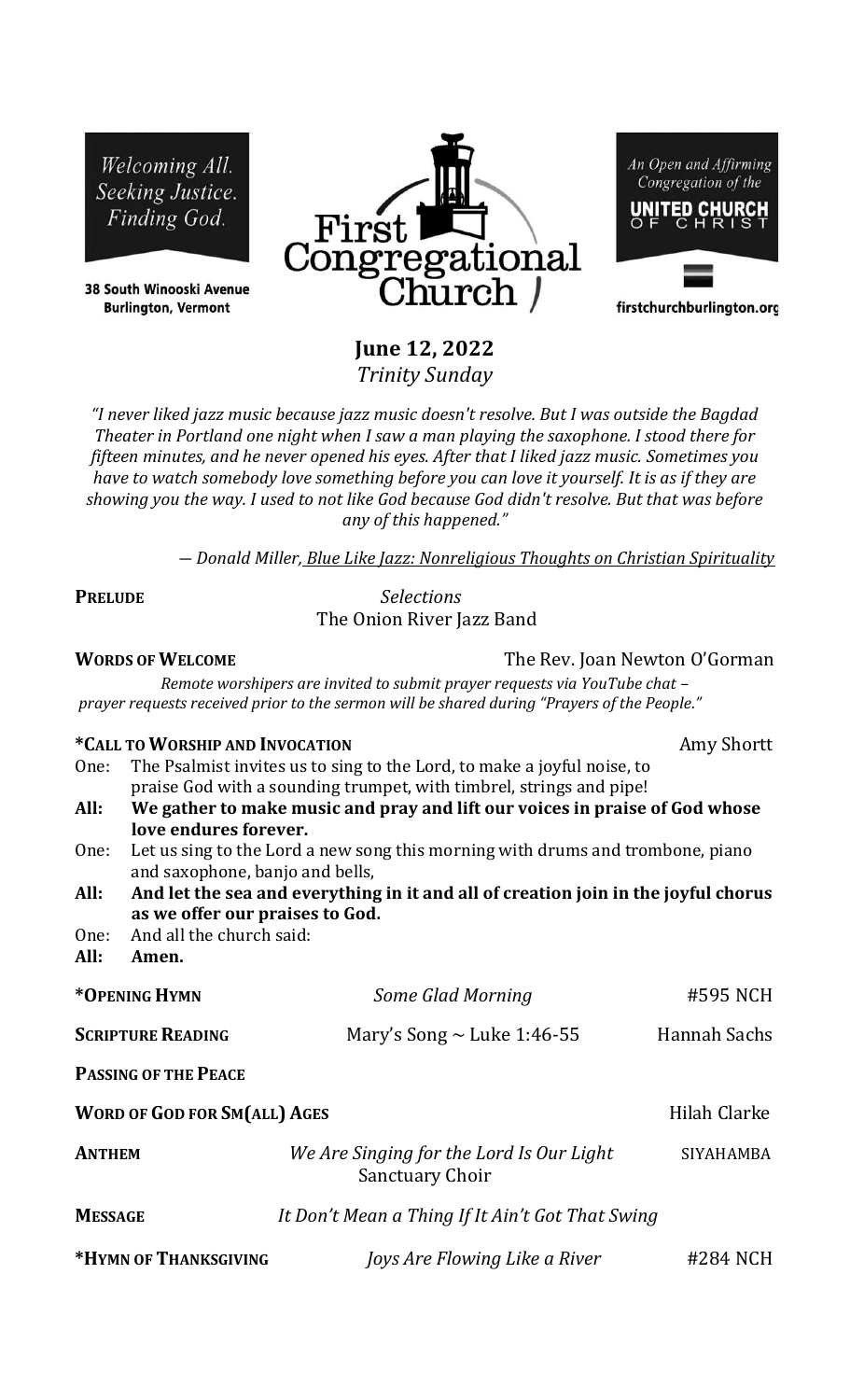#### **PRAYERS OF THE PEOPLE**

*This week's "Celebrations & Prayer's" list is available for you on the front page of our website – and among the links under the title of the YouTube live stream throughout this morning's live stream of the worship service.*

PASTORAL PRAYER

SILENT PRAYER

#### LORD'S PRAYER

**Our Father, who art in heaven, hallowed be thy name. Thy kingdom come, Thy will be done on earth as it is in heaven. Give us this day our daily bread, and forgive us our debts as we forgive our debtors, and lead us not into temptation but deliver us from evil. For thine is the kingdom, and the power, and the glory forever. Amen.**

#### **CALL TO THE OFFERING**

*You are invited to offer your monetary gifts online using this link:<https://bit.ly/fccbonlinegiving> (also under the video title on YouTube) or by texting FCCBUCC to 73256 - or mail a check payable to: First Congregational Church at 38 South Winooski Avenue, Burlington, VT 05401*

**OFFERTORY** *His Eye Is on the Sparrow* arr. Anna Laura Page Austin Handbell Choir

# **\*DOXOLOGY** #780 NCH

*Praise God from whom all blessings flow; Praise God, all creatures here below; Praise God above ye heavenly host; Creator, Christ and Holy Ghost. Amen.*

*.*

# **\*PRAYER OF DEDICATION**

**\*CLOSING HYMN** *This Little Light Of Mine* #525 NCH

# **\*BIDDING TO MISSION AND BENEDICTION**

**POSTLUDE**

\**Please stand as you are able, in body or in spirit.*

**ZOOM LINKS**: Worship is followed by Fellowship outside at First Church - and remotely on **ZOOM** - the Zoom link is: [https://bit.ly/sundayfellowship.](https://bit.ly/sundayfellowshipT) The Zoom links for virtual Church School (grades K through 5) – following the "Word of God for Sm(all) Ages – and for virtual Fellowship following the worship service are also both available on the front page of our website:<https://firstchurchburlington.org/>

# **NOTES ON TODAY'S SERVICE**

Many thanks to the *Onion River Jazz Band* for their musical leadership today!

Bill Brislin, *trombone* Gene Childers, *trumpet* Andy Miskavage, *clarinet* Paul Gittelsohn, *tenor banjo, vocals* Tony Hall, *drums*; Glendon Ingalls, *tuba* Carl Recchia, *piano*.

The Onion River Jazz Band will continue after worship outside on the front lawn during our annual ice cream social!